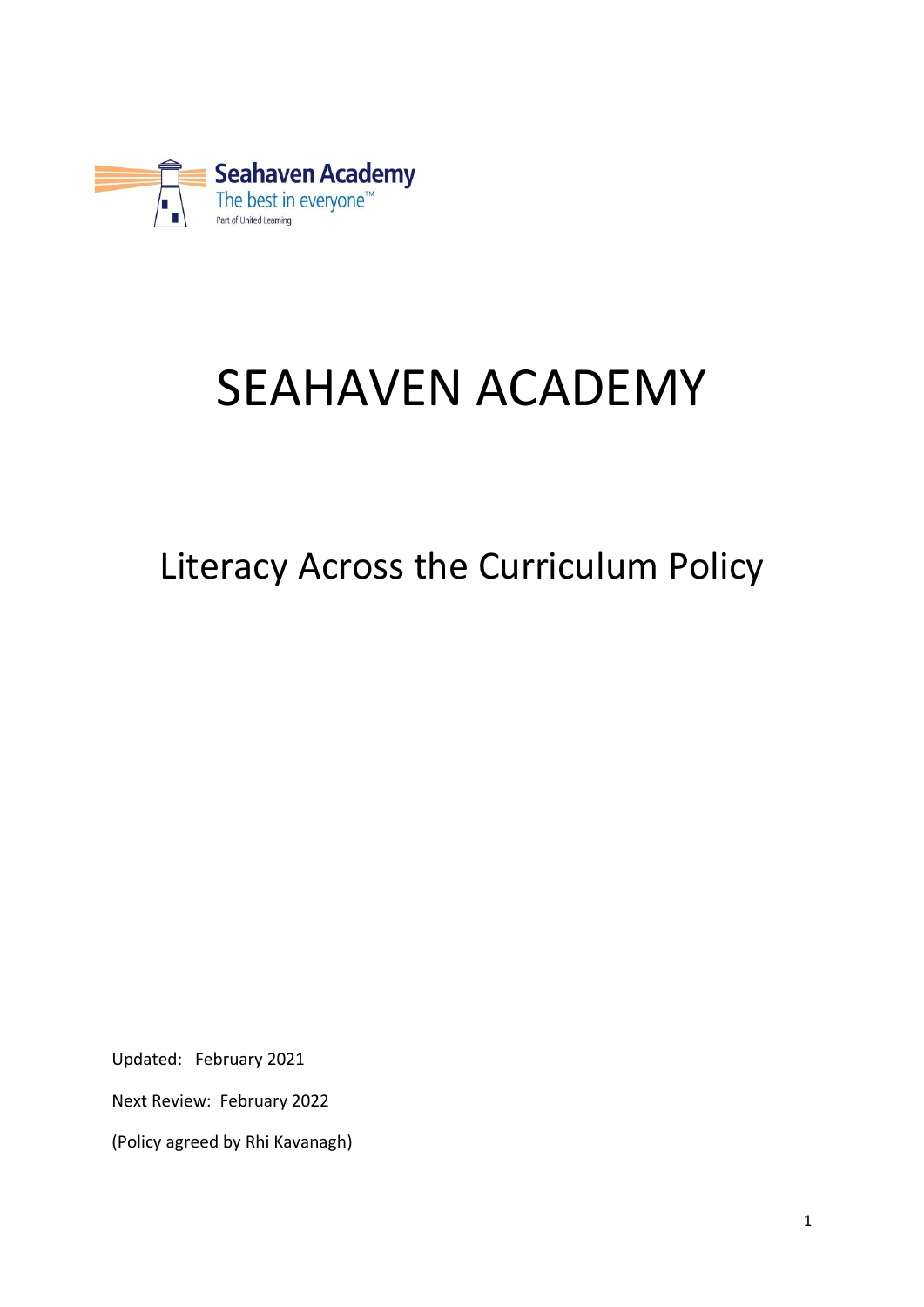#### **Seahaven Academy - Literacy across the Curriculum Policy**

#### **Intent**

The development of literacy skills across all curriculum areas is vital. Effective Literacy across the

Curriculum will develop students' ability to:

- Write for a variety of purposes and audiences, collect information, organise ideas and write accurately to show "what they know" across subject areas
- Access information and read with understanding and comprehension
- Speak and listen effectively across a range of contexts, developing their ability to negotiate, hypothesise, present information and extend and clarify their ideas and thinking

Literacy at Seahaven Academy will also have an impact on students' self‐ esteem, motivation and

ability to work independently. We believe that we should equip our students with the necessary

transferable skills to be fully literate in the 21st century and, as such, literacy is at the heart of the

school's core values.

As stated in the Teaching Standards (September 2012), all teachers must:

*demonstrate an understanding of and take responsibility for promoting high standards of literacy,*

*articulacy and the correct use of standard English, whatever the teacher's specialist subject'*

#### **Strategies used in planning, teaching and learning**

- Explicit links made between reading, writing and speaking and listening.
- Ensure progression in development in reading, writing, speaking and listening across all subjects.
- See appendix for additional specific support for reading, writing, speaking and listening

#### **Assessment**

- Departments comment on literacy skills demonstrated by students as part of on-going formative and summative assessment through the school's marking policy and marking for Literacy policy: making reference to the Seahaven Sins.
- Departments will take students' literacy skills into account when giving feedback to parents.
- Assessment of students' literacy skills will inform future planning.

#### **Responsibilities**

SLT will:

• Lead on Literacy across the Curriculum and ensure it has a high profile.

Head of Literacy will:

- Work with SLT to audit current/ changing provision, determine priorities and plan strategy.
- Ensure effective development of whole school policy and practice.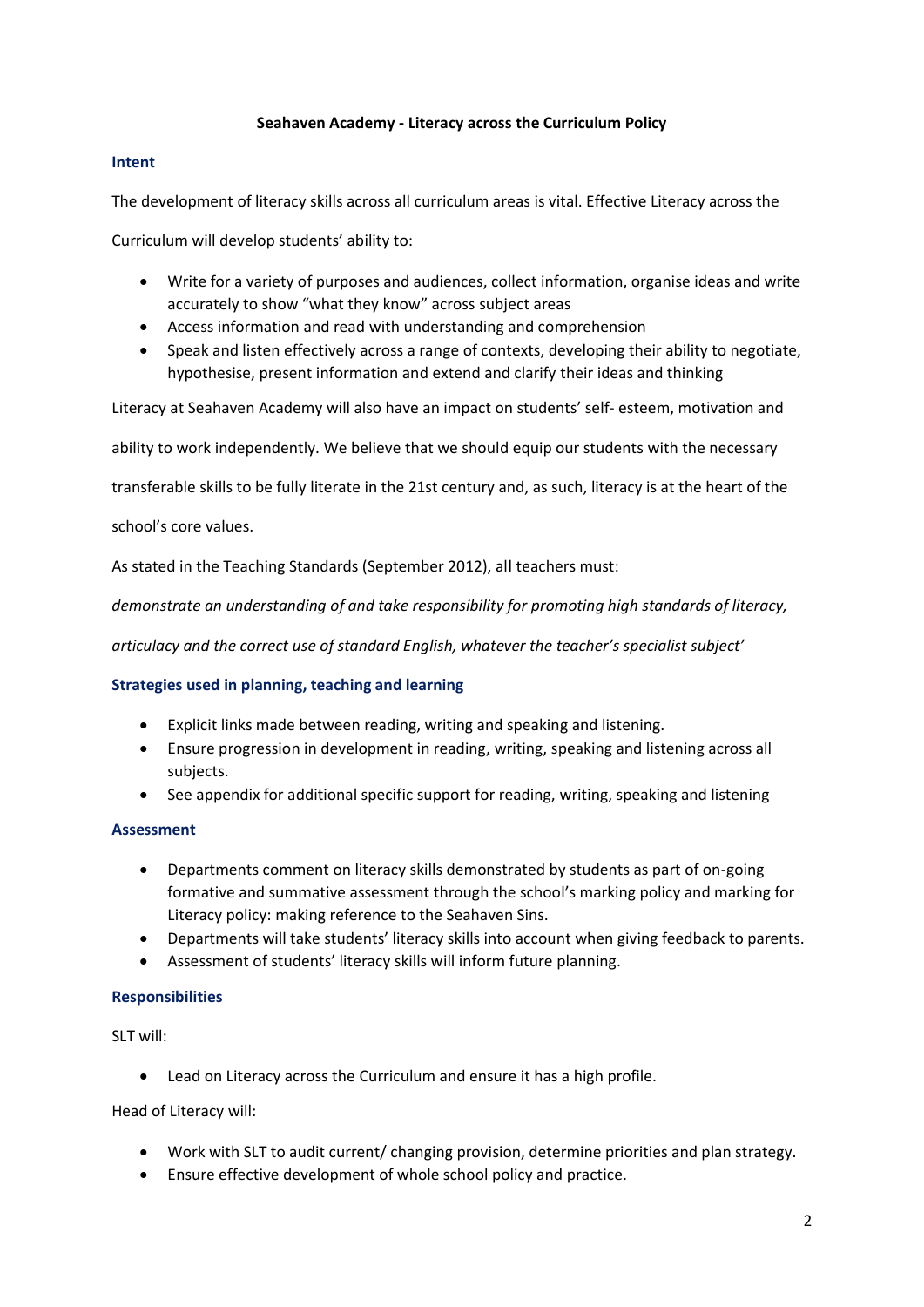- Establish communication and liaison between curriculum areas and opportunities to develop and share good practice through inset, briefing, targeted support sessions and by disseminating latest research findings.
- Monitor and evaluate the effectiveness of Literacy work across the school with SLT.
- Facilitate CPD.
- Provide information for parents on ways to support their child's Literacy development.

Teachers across all subject areas will:

- Plan all learning resources from a bedrock of disciplinary literacy developed within departments
- Be familiar with and implement school strategies including Full Sentence Feedback, Seahaven Sins and etymology to assist their teaching of literacy.
- Indicate in schemes of work where disciplinary literacy will be explicitly taught in particular Tier 2 vocabulary.

SEN department will:

- Assist in the identification of students working significantly below expected standard.
- Deliver interventions designed to support proficiency in reading and writing.
- Provide in class support for students whose SEND creates a barrier to accessing the curriculum

Parents will:

• Encourage their children to use the range of strategies they have learned.

Students will:

- Take increasing responsibility for recognising their own strengths and weaknesses and identifying next steps for improvement.
- Check their work carefully for common errors (Seahaven Sins).
- Use Full Sentence Feedback in spoken responses, practising their spoken cogency and fluency.

#### **Monitoring and Evaluation**

Senior Leaders and the Head of Literacy will monitor progress regularly and will report back to

staff, parents, students and governors. The following methods will be used:

- Work sampling
- Observations and learning walks
- Student interviews
- Scrutiny of development plans and departmental planning
- Data analysis

#### **Appendix 1**

#### **Specific Strategies: Reading**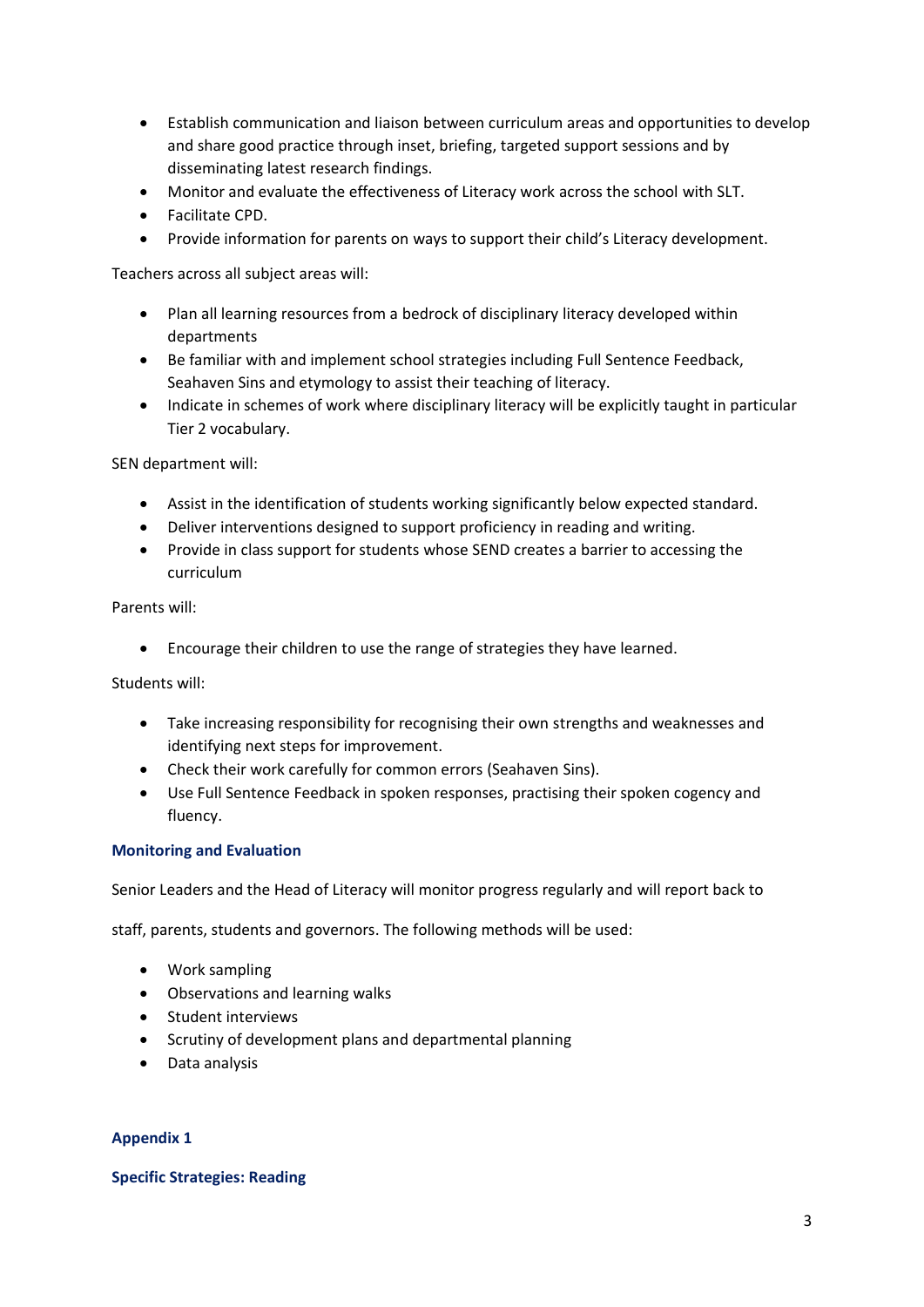#### **Students will have opportunities to:**

- Develop research skills using print, media and multi modal texts.
- Develop ability to skim and scan texts, highlighting important information.
- Develop comprehension skills.
- Develop confidence in handling a variety of texts.

# **Teachers will aim to:**

- Explicitly model and teach reading strategies including skimming, scanning, re reading to check meaning, predicting, empathising.
- Highlight structure, layout, format and other "signposts" in texts typical of their subject.
- Support students in developing effective highlighting and annotation skills.
- Support students in developing their ability to interrogate texts to access literal and implicit meanings.
- Support students in recognising and challenging bias.

# **Specific Strategies: Writing**

- Students will have opportunities to:
- Write in a variety of forms for different purposes and audiences.
- Plan, draft and discuss their writing.
- Review different texts, developing their understanding of key features of a range of text types.

# **Teachers will aim to:**

- Offer students a range of appropriate models for writing and highlight the key features and
- criteria for success for each one.
- Incorporate Teach Like A Champion (TLAC), Rosenshine and The Writing Revolution (TWR) techniques into lesson planning
- Model writing through I‐WE‐YOU.
- Regularly complete extended pieces of writing.
- Use talk to develop ideas for writing.
- Support students with spelling strategies.
- Support students to develop effective editing strategies.

# **Specific Strategies: Speaking and Listening**

# **Students will have opportunities to:**

- Encourage Full Sentence Feedback in all spoken classroom responses.
- Use talk for a range of purposes and audiences and in formal and informal contexts.
- Use talk to develop, extend and present ideas.
- Use talk to hypothesise and test theories.
- Use talk to solve problems and work collaboratively.

# **Teachers will aim to:**

• Provide opportunities to present ideas in a range of formal and informal contexts